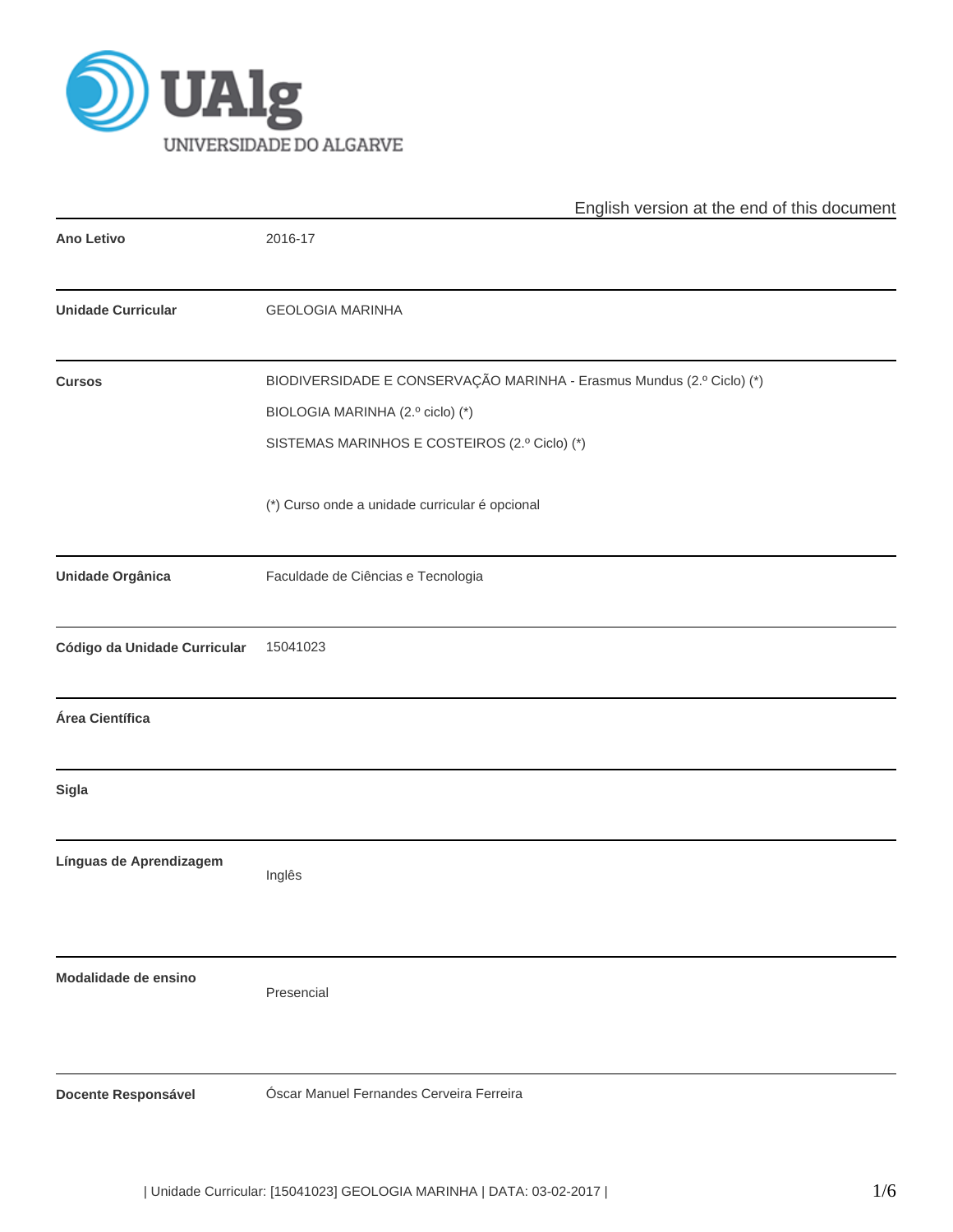

| <b>DOCENTE</b>                           | <b>TIPO DE AULA</b> | <b>TURMAS</b>   | TOTAL HORAS DE CONTACTO (*) |
|------------------------------------------|---------------------|-----------------|-----------------------------|
| Oscar Manuel Fernandes Cerveira Ferreira | TD                  | TD <sub>1</sub> | 18TP                        |
| Duarte Nuno Ramos Duarte                 | TP                  | TD1             | 12TP                        |

\* Para turmas lecionadas conjuntamente, apenas é contabilizada a carga horária de uma delas.

| <b>ANO</b> | <b>PERIODO DE FUNCIONAMENTO*</b> | <b>HORAS DE CONTACTO</b> | <b>HORAS TOTAIS DE TRABALHO</b> | <b>ECTS</b> |
|------------|----------------------------------|--------------------------|---------------------------------|-------------|
| 10 20      | S <sub>1.</sub> S <sub>2</sub>   |                          | 168                             |             |

\* A-Anual;S-Semestral;Q-Quadrimestral;T-Trimestral

## **Precedências**

Sem precedências

# **Conhecimentos Prévios recomendados**

Não aplicável

## **Objetivos de aprendizagem (conhecimentos, aptidões e competências)**

Compreender e caracterizar as ondas, marés e correntes, os principais tipos costeiros e sua evolução, mo:

### **Conteúdos programáticos**

Características gerais da zona costeira e os principais mecanismos morfod Características e descritores das ondas e das marés. A dinâmica de sedimentos na zona costeira (transporte por ondas e corrent A costa arenosa (morfologia, dinâmica e evolução) Ilhas barreira e barras de maré (morfologia, dinâmica e evolução) Os sapais (morfologia, dinâmica e evolução) A costa rochosa (morfologia, dinâmica e evolução) Estuários (tipos, circulação e dinâmica dos sedimentos) Exercícios práticos sobre morfologia e batimetria, incluindo cartografia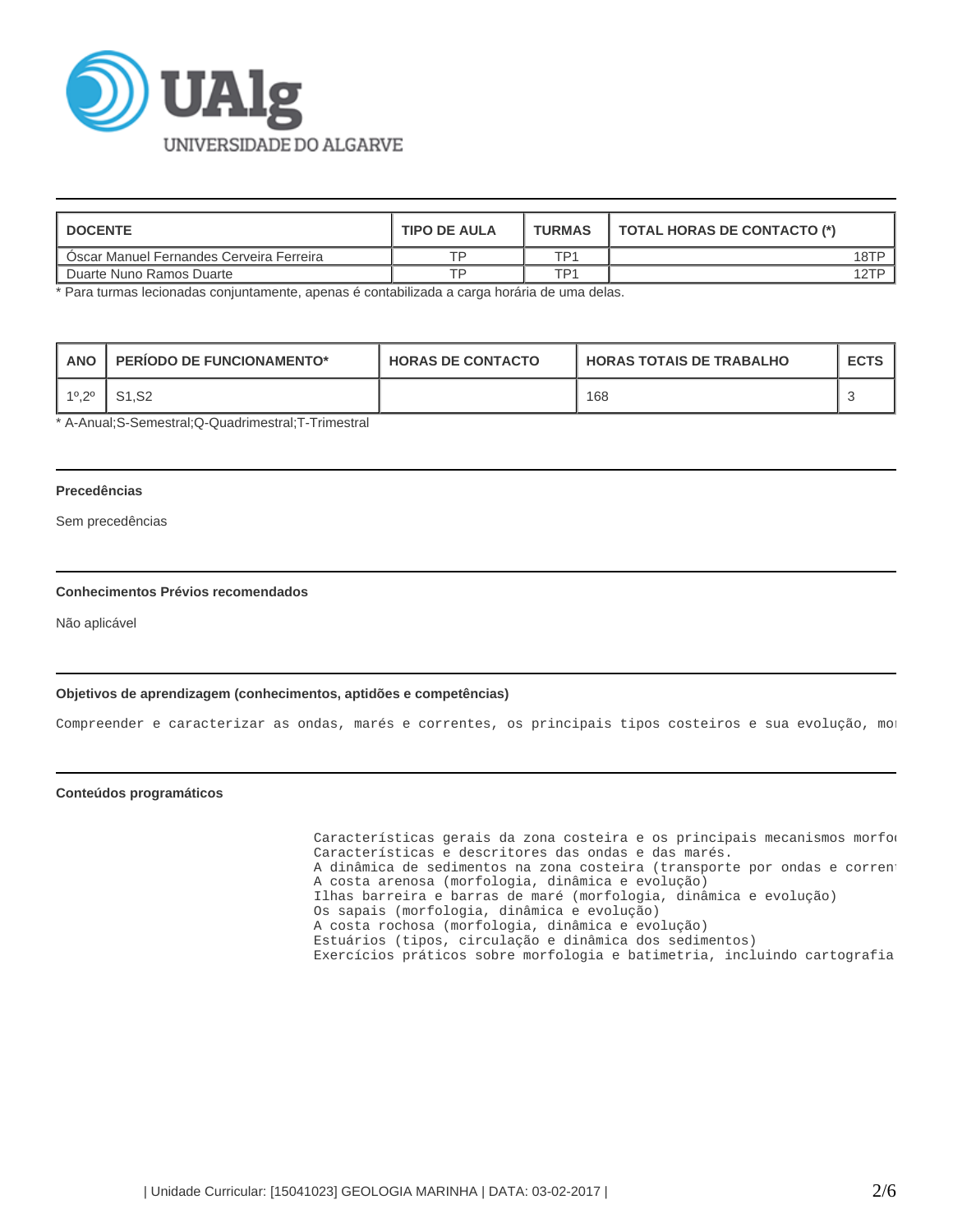

## **Metodologias de ensino (avaliação incluída)**

Aulas teóricas baseadas em apresentações power point com exemplos a nível As aulas práticas incluirão exercícios sobre mapas (cartografia, interpre Os alunos usarão mapas existentes e outros materiais relacionados no laboratório e DGPS para cartografia. Avaliação: Exame final com teoria (70% - 14 valores) e exercícios práticos (30% - 6

#### **Bibliografia principal**

Waves, tides and shallow water processes, Open University

Beach-Processes and sedimentation, P. Komar, Prentice-Hall

Coastal Engineering Manual. Engineer Manual 1110-2-1100, U.S. Army Corps of Engineers, Washington, D.C. (in 6 volumes), (available at http://chl.erdc.usace.army.mil/cem)

Carter, R. 1988. Coastal Environments. An Introduction to the Physiscal, Ecological and Cultural Systems of Coastlines. Academic Press.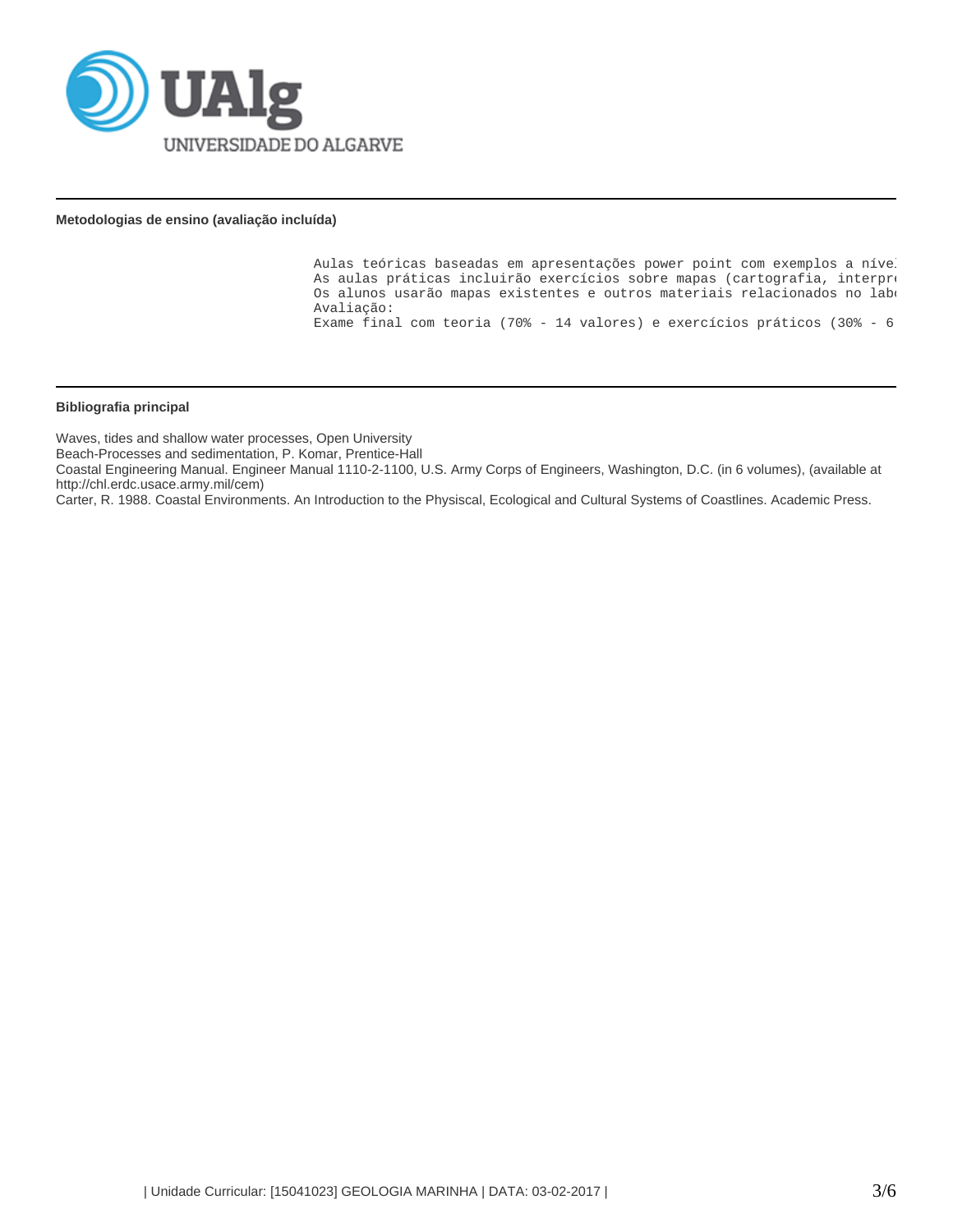

| <b>Academic Year</b>              | 2016-17                                                                                                           |  |  |  |  |
|-----------------------------------|-------------------------------------------------------------------------------------------------------------------|--|--|--|--|
| <b>Course unit</b>                | MARINE GEOLOGY                                                                                                    |  |  |  |  |
| <b>Courses</b>                    | MARINE BIODIVERSITY AND CONSERVATION - Erasmus Mundus (*)<br>MARINE BIOLOGY (*)<br>MARINE AND COASTAL SYSTEMS (*) |  |  |  |  |
|                                   | (*) Optional course unit for this course                                                                          |  |  |  |  |
| <b>Faculty / School</b>           | Faculdade de Ciências e Tecnologia                                                                                |  |  |  |  |
| <b>Main Scientific Area</b>       |                                                                                                                   |  |  |  |  |
| Acronym                           |                                                                                                                   |  |  |  |  |
| Language of instruction           | English                                                                                                           |  |  |  |  |
| <b>Teaching/Learning modality</b> | Presential                                                                                                        |  |  |  |  |
| <b>Coordinating teacher</b>       | Óscar Manuel Fernandes Cerveira Ferreira                                                                          |  |  |  |  |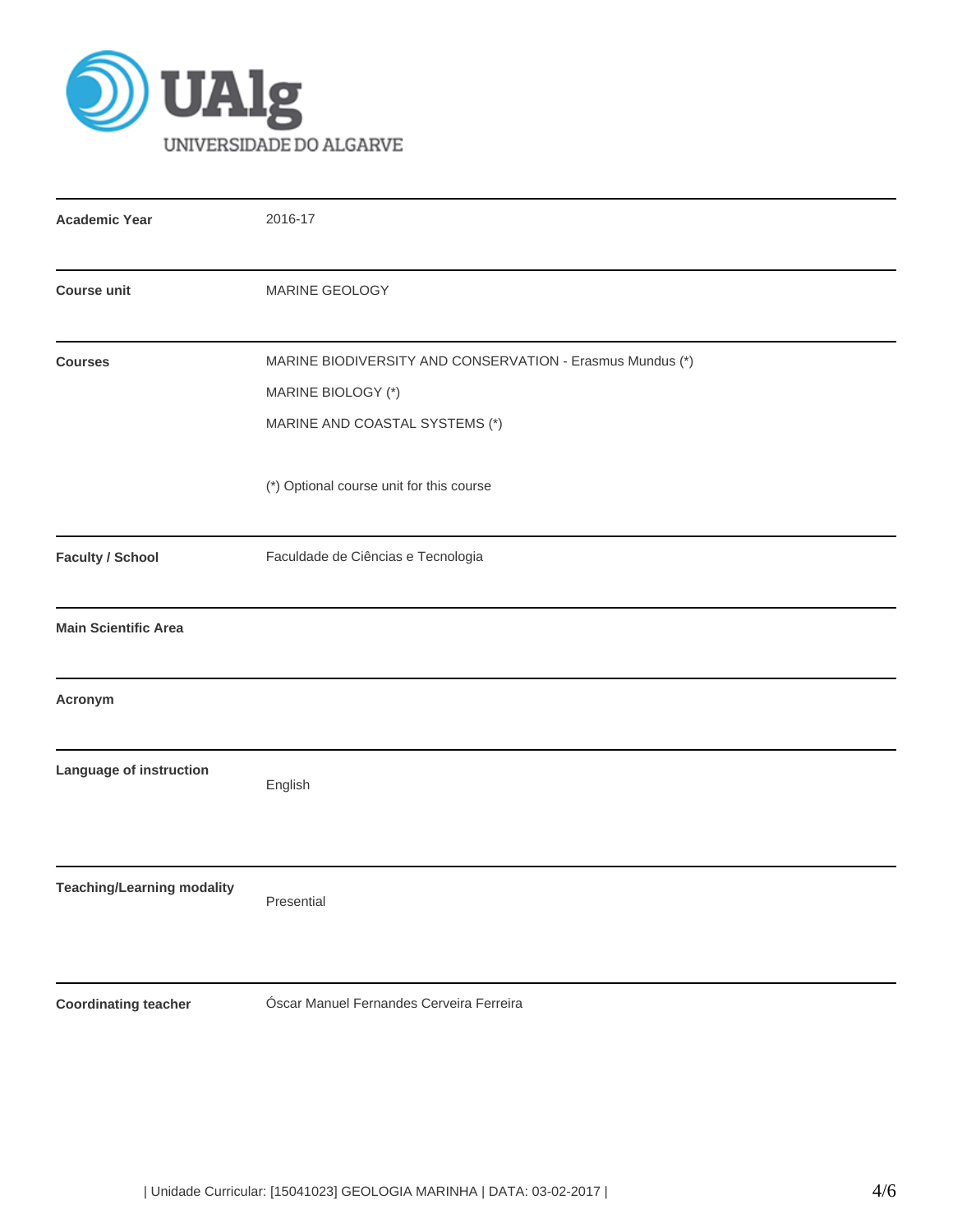

| Teaching staff                                  | Type | <b>Classes</b> | Hours (*) |
|-------------------------------------------------|------|----------------|-----------|
| <b>Oscar Manuel Fernandes Cerveira Ferreira</b> | тp   | TD1            | 18TP      |
| Duarte Nuno Ramos Duarte                        | TD.  | TP1            | 12TP      |

\* For classes taught jointly, it is only accounted the workload of one.

## **Contact hours**

| - |      |    |   |   |   |    |                       | ⊺otai<br>. |
|---|------|----|---|---|---|----|-----------------------|------------|
|   | ШC   | ШΟ |   |   | Ш | ШC |                       | u          |
|   | __ _ |    | . | . |   |    | ------------<br>_ _ _ |            |

T - Theoretical; TP - Theoretical and practical ; PL - Practical and laboratorial; TC - Field Work; S - Seminar; E - Training; OT - Tutorial; O - Other

### **Pre-requisites**

no pre-requisites

### **Prior knowledge and skills**

Not required

### **The students intended learning outcomes (knowledge, skills and competences)**

Understand and characterize the waves, tides and currents, the main coastal types and their evolution, morphodynamics and associated sediment dynamics. The students will be able to analyze topographic and bathymetric charts and to work with DGPS systems.

#### **Syllabus**

General characteristics of the coastal zone and the main driving coastal morphodynamics mechanisms

Waves and tides characteristics and descriptors.

Sediment dynamics in the coastal zone (transport by waves and currents, longshore and cross-shore transport)

The sandy coast (morphology, dynamics and evolution)

Barrier islands and inlets (morphology, dynamics and evolution)

The salt marshes (morphology, dynamics and evolution)

The rocky coast (morphology, dynamics and evolution)

Estuaries (types, circulation and sediment dynamics)

Practical exercises on morphology and bathymetry, including cartography (at the lab and field) and field work.